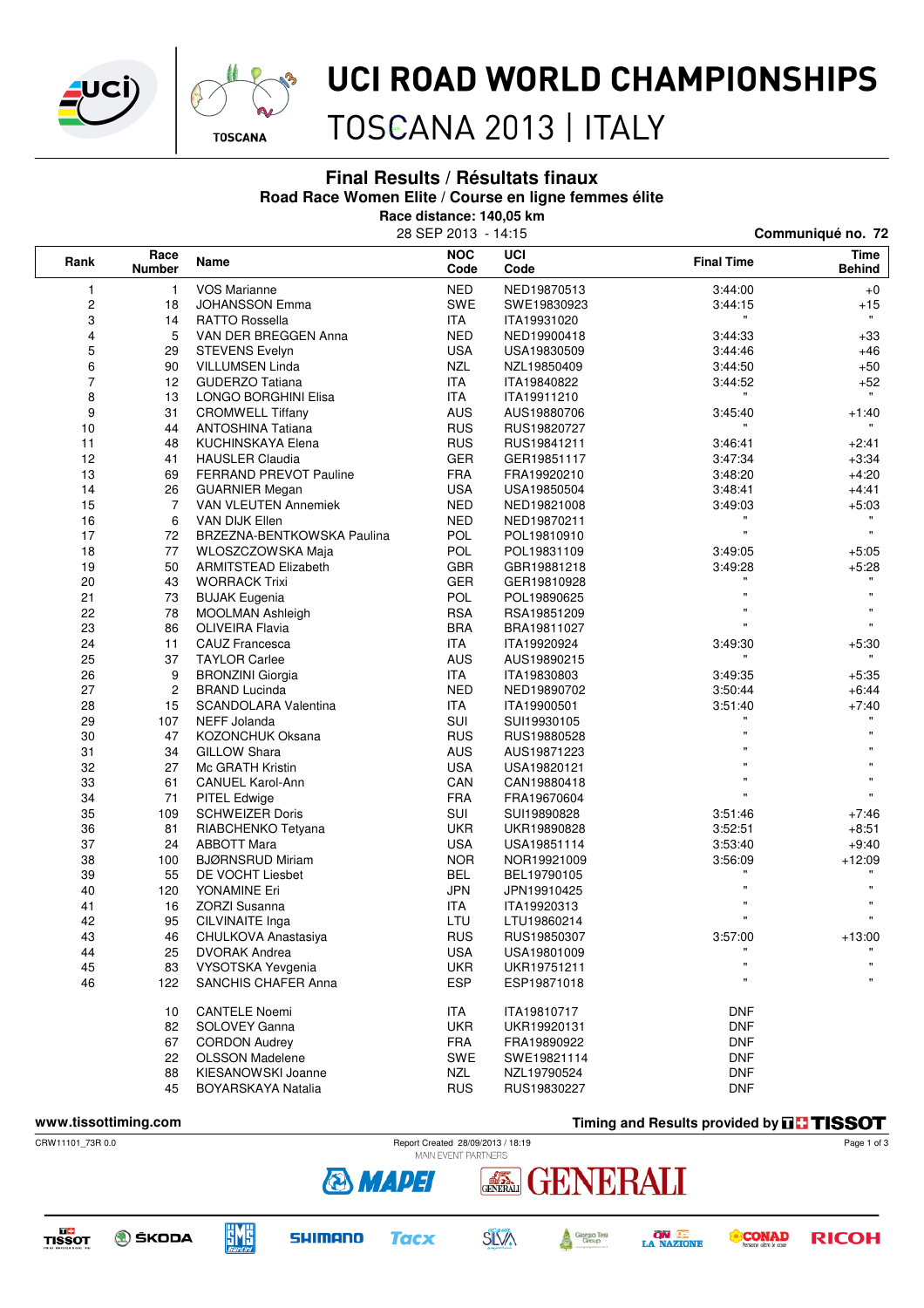



## UCI ROAD WORLD CHAMPIONSHIPS

TOSCANA 2013 | ITALY

**Final Results / Résultats finaux**

**Road Race Women Elite / Course en ligne femmes élite**

**Race distance: 140,05 km**

|      |                                      |                                     | 28 SEP 2013 - 14:15 |             | Communiqué no. 72 |                       |  |
|------|--------------------------------------|-------------------------------------|---------------------|-------------|-------------------|-----------------------|--|
| Rank | Race<br><b>Number</b>                | Name                                | <b>NOC</b><br>Code  | UCI<br>Code | <b>Final Time</b> | Time<br><b>Behind</b> |  |
| 93   |                                      | <b>VARGAS VILLAMIL Lorena Maria</b> | COL                 | COL19860727 | DNF               |                       |  |
|      | 57                                   | POLSPOEL Maaike                     | BEL                 | BEL19890328 | <b>DNF</b>        |                       |  |
|      | 89                                   | <b>TROTMAN Reta</b>                 | <b>NZL</b>          | NZL19890310 | <b>DNF</b>        |                       |  |
| 136  |                                      | TUVSHINJARGAL Enkhjargal            | <b>MGL</b>          | MGL19920614 | <b>DNF</b>        |                       |  |
|      | 101<br><b>JOHNSEN Cecilie Gotaas</b> |                                     | <b>NOR</b>          | NOR19760420 | <b>DNF</b>        |                       |  |
|      | 134                                  | <b>BASH Paz</b>                     | <b>ISR</b>          | ISR19830628 | <b>DNF</b>        |                       |  |
|      | 84                                   | FERNANDES DE SOUZA Uenia            | <b>BRA</b>          | BRA19840812 | <b>DNF</b>        |                       |  |
|      | 66                                   | <b>BIANNIC Aude</b>                 | <b>FRA</b>          | FRA19910327 | <b>DNF</b>        |                       |  |
|      | 36                                   | SPRATT Amanda                       | <b>AUS</b>          | AUS19870917 | <b>DNF</b>        |                       |  |
|      | 68                                   | <b>DELZENNE Elise</b>               | <b>FRA</b>          | FRA19890128 | <b>DNF</b>        |                       |  |
|      | 132                                  | <b>DILLON Olivia</b>                | IRL                 | IRL19730504 | <b>DNF</b>        |                       |  |
|      | 133                                  | <b>SPATH Melanie</b>                | <b>IRL</b>          | IRL19810616 | <b>DNF</b>        |                       |  |
|      | 102                                  | <b>LORVIK Ingrid</b>                | <b>NOR</b>          | NOR19860221 | <b>DNF</b>        |                       |  |
|      | 129                                  | <b>LETH Julie</b>                   | <b>DEN</b>          | DEN19920713 | <b>DNF</b>        |                       |  |
|      | 99                                   | <b>TUSLAITE Daiva</b>               | LTU                 | LTU19860618 | <b>DNF</b>        |                       |  |
|      | 92                                   | PENUELA Diana                       | COL                 | COL19860908 | <b>DNF</b>        |                       |  |
|      | 97                                   | SILINYTE Agne                       | LTU                 | LTU19910412 | <b>DNF</b>        |                       |  |
|      | 125                                  | <b>KERN</b> Spela                   | <b>SLO</b>          | SLO19900224 | <b>DNF</b>        |                       |  |
|      | 74                                   | <b>JASINSKA Malgorzta</b>           | <b>POL</b>          | POL19840118 | <b>DNF</b>        |                       |  |
|      | 108                                  | <b>SCHWAGER Patricia</b>            | SUI                 | SUI19831206 | <b>DNF</b>        |                       |  |
|      | 60                                   | ALBRECHT Lex                        | CAN                 | CAN19870406 | <b>DNF</b>        |                       |  |
|      | 42                                   | <b>KASPER Romy</b>                  | <b>GER</b>          | GER19880505 | <b>DNF</b>        |                       |  |
|      | 38                                   | <b>BRENNAUER Lisa</b>               | <b>GER</b>          | GER19880608 | <b>DNF</b>        |                       |  |
|      | 63                                   | KIRCHMANN Leah                      | CAN                 | CAN19900630 | <b>DNF</b>        |                       |  |
|      | 123                                  | SANTESTEBAN GONZALEZ Ane            | <b>ESP</b>          | ESP19901212 | <b>DNF</b>        |                       |  |
|      | 65                                   | <b>RAMSDEN Denise</b>               | CAN                 | CAN19901121 | <b>DNF</b>        |                       |  |
|      | 124                                  | <b>BATAGELJ Polona</b>              | <b>SLO</b>          | SLO19890607 | <b>DNF</b>        |                       |  |
|      | 126                                  | PINTAR Ursa                         | <b>SLO</b>          | SLO19851003 | <b>DNF</b>        |                       |  |
|      | 105                                  | RODRIGUEZ GUTIERREZ Carolina        | MEX                 | MEX19930930 | <b>DNF</b>        |                       |  |
|      | 32                                   | <b>CURE Amy</b>                     | <b>AUS</b>          | AUS19921231 | <b>DNF</b>        |                       |  |
|      | 33                                   | <b>ELVIN Gracie</b>                 | <b>AUS</b>          | AUS19881031 | <b>DNF</b>        |                       |  |
|      | 94                                   | <b>MAJERUS Christine</b>            | LUX.                | LUX19870225 | <b>DNF</b>        |                       |  |
|      | 58                                   | VAN DOORSLAER Annelies              | <b>BEL</b>          | BEL19890115 | <b>DNF</b>        |                       |  |
|      | 56                                   | DE VUYST Sofie                      | BEL                 | BEL19870402 | <b>DNF</b>        |                       |  |
|      | 39                                   | <b>FENNEL Esther</b>                | <b>GER</b>          | GER19811231 | <b>DNF</b>        |                       |  |
|      | 116                                  | <b>GRAUS Andrea</b>                 | AUT                 | AUT19791113 | <b>DNF</b>        |                       |  |
|      | 118                                  | <b>RITTER Martina</b>               | AUT                 | AUT19820923 | <b>DNF</b>        |                       |  |
|      | 117                                  | PINTARELLI Daniela                  | AUT                 | AUT19831110 | <b>DNF</b>        |                       |  |
|      | 20                                   | <b>MUSTONEN Sara</b>                | SWE                 | SWE19810208 | <b>DNF</b>        |                       |  |
|      | 64                                   | <b>NUMAINVILLE Joelle</b>           | CAN                 | CAN19871120 | <b>DNF</b>        |                       |  |
|      | 4                                    | PIETERS Amy                         | <b>NED</b>          | NED19910601 | <b>DNF</b>        |                       |  |
|      | 119                                  | <b>UWANO Minami</b>                 | <b>JPN</b>          | JPN19910518 | <b>DNF</b>        |                       |  |
|      | 91                                   | FAGUA Ana                           | COL                 | COL19920727 | <b>DNF</b>        |                       |  |
|      | 106                                  | <b>CHACON GARCIA Lilibeth</b>       | <b>VEN</b>          | VEN19920301 | <b>DNF</b>        |                       |  |
|      | 121                                  | LOPEZ MORALES Belen                 | <b>ESP</b>          | ESP19840418 | <b>DNF</b>        |                       |  |
|      | 137                                  | <b>HEINE Vita</b>                   | LAT                 | LAT19841121 | <b>DNF</b>        |                       |  |
|      | 75                                   | NIEWIADOMA Katarzyna                | <b>POL</b>          | POL19940929 | <b>DNF</b>        |                       |  |
|      | 128                                  | SAARELAINEN Sari                    | <b>FIN</b>          | FIN19810301 | <b>DNF</b>        |                       |  |
|      | 104                                  | <b>DREXEL Ingrid</b>                | MEX                 | MEX19930728 | <b>DNF</b>        |                       |  |
|      | 54                                   | <b>DAAMS</b> Jessie                 | <b>BEL</b>          | BEL19900528 | <b>DNF</b>        |                       |  |
|      | 8                                    | <b>WILD Kirsten</b>                 | <b>NED</b>          | NED19821015 | <b>DNF</b>        |                       |  |
|      | 51                                   | <b>COLCLOUGH Katie</b>              | GBR                 | GBR19900120 | <b>DNF</b>        |                       |  |
|      | 53                                   | <b>HARRIS Nikki</b>                 | <b>GBR</b>          | GBR19861230 | <b>DNF</b>        |                       |  |
|      |                                      |                                     |                     |             |                   |                       |  |

**www.tissottiming.com Timing and Results provided by THSSOT** 



TISSOT





**& MAPEI** 



GENERALI



ENERALI



Page 2 of 3